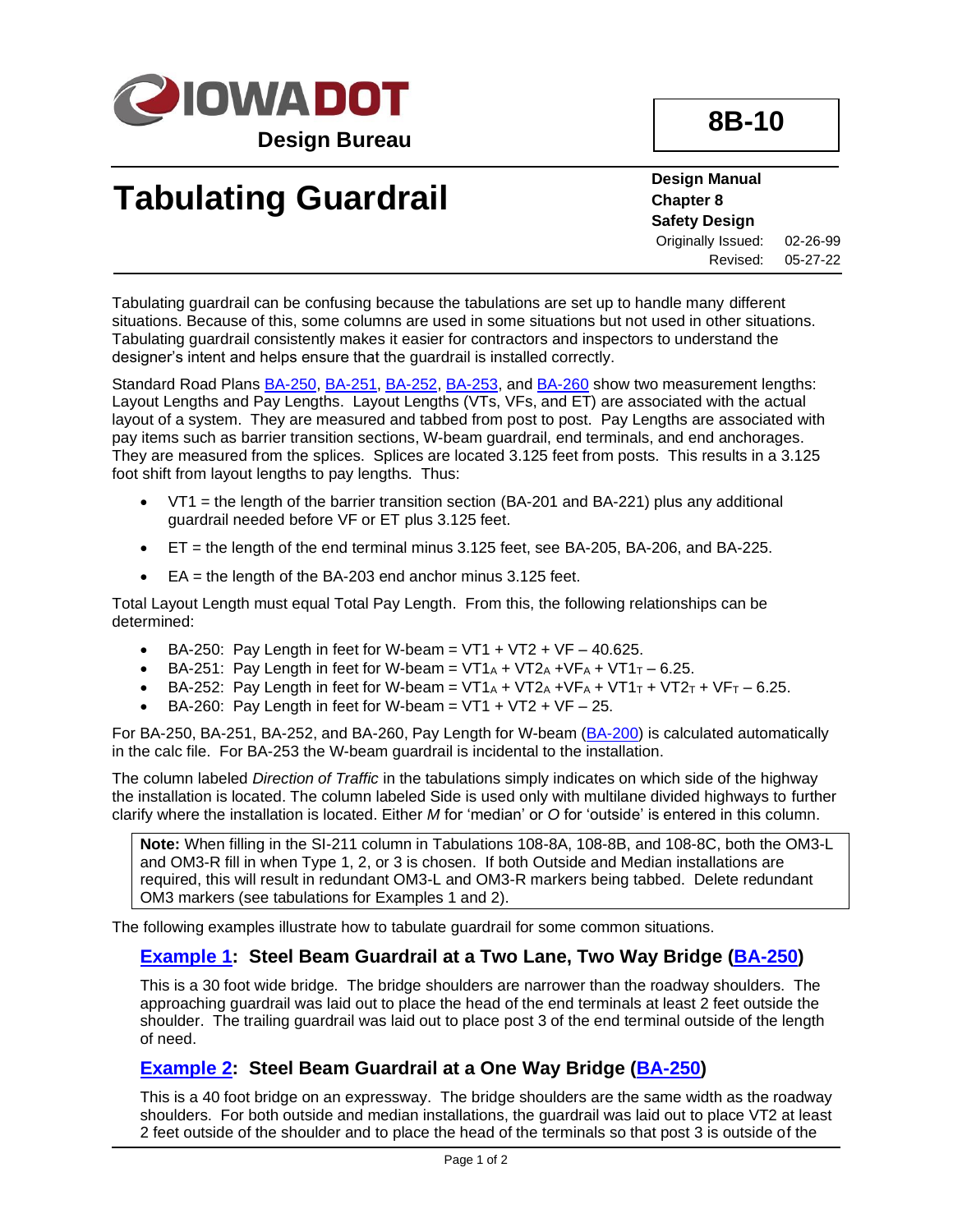length of need. The designer chose to use additional VF for the median side to reduce the length of the installation.

#### **[Example 3:](08B-10/Example3.pdf) Steel Beam Guardrail over a Low Fill Culvert [\(BA-210](../SRP/IndividualStandards/ba210.pdf) and [BA-251\)](../SRP/IndividualStandards/ba251.pdf)**

The fill over the culvert isn't deep enough to allow full embedment of the posts, so BA-210 is used to connect the posts to the culvert. The guardrail was laid out to be a minimum of 2 feet outside of the shoulder. The approaching guardrail was laid out to place post 3 outside of the length of need. For both directions of traffic, the trailing guardrail is located in the clear zone for the opposing traffic, so BA-205 was used rather than BA-203.

#### **[Example 4:](08b-10/Example4.pdf) Side Obstacle Shielded with Steel Beam Guardrail (Two Way Protection) [\(BA-251\)](../SRP/IndividualStandards/ba251.pdf)**

For this installation, the obstacle was located slightly less than 5 feet from the edge of shoulder. The installation was placed at the edge of the shoulder to maximize the allowable deflection for the guardrail. The approaching guardrail was laid out to place the head of the end terminals at least 2 feet outside the shoulder. For both directions of traffic, the trailing guardrail is located in the clear zone for the opposing traffic, so BA-205 was used rather than BA-203.

#### **[Example 5:](08B-10/Example5.pdf) Side Obstacle Shielded with Steel Beam Guardrail (One Way Protection) [\(BA-252\)](../SRP/IndividualStandards/ba252.pdf)**

For this installation, the guardrail is located 2 feet from the edge of shoulder. The designer chose to use additional VF reduce the length of the installation. The trailing side is located outside of the clear zone for opposing traffic, so BA-203 was used to anchor the installation. The BA-203 was placed such that the last BCT post is located a minimum of 37.5 feet (25 feet of VT plus the 12.5 foot length of the BA-203) beyond the obstacle.

#### **[Example 6:](08B-10/Example6.pdf) Median Obstacle Shielded with High Tension Cable Guardrail [\(BA-](../SRP/IndividualStandards/ba351.pdf)[351\)](../SRP/IndividualStandards/ba351.pdf)**

For this installation, the clear zone is measured out to the back side of the pier. The resulting length of need is 139 feet, so  $C_a$  is set at 140 feet (length of need rounded up to the next 10 foot increment).

#### **[Example 7:](08B-10/Example7.pdf) High Tension Cable Guardrail Attached to Steel Beam Guardrail (Case 1) [\(BA-250](../SRP/IndividualStandards/ba250.pdf) and [BA-351\)](../SRP/IndividualStandards/ba351.pdf)**

The installation of interest in this example is the W-beam to cable crossover. The BA-206 is a flared end terminal, so an additional 12.5 feet of VT is added on to the BA-201. A special anchor section is required to connect the high tension cable guardrail to the W-beam steel beam guardrail. This is assumed to be 50 feet. Starting 50 feet downstream from the special anchor section, the high tension cable is tapered out 2 feet to get it 2 feet off the edge of the shoulder. This moves the start of the high tension cable guardrail taper downstream from the assumed length of the special anchor section.

#### **[Example 8:](08B-10/Example8.pdf) High Tension Cable Guardrail Attached to Steel Beam Guardrail (Case 2) [\(BA-250](../SRP/IndividualStandards/ba250.pdf) and [BA-351\)](../SRP/IndividualStandards/ba351.pdf)**

The installation of interest in this example is the W-beam to cable crossover. A special anchor section is required to connect the high tension cable guardrail to the W-beam steel beam guardrail. The high tension cable guardrail is placed to be at least 12 feet from the edge of traveled way. In order to do this, the designer used a combination of variable tangent and variable flare. A minimum of 25 feet of VT is required for the high tension cable guardrail to W-beam steel beam guardrail crossover, so a VT2 of 25 feet is used. Fifty feet of VF is used to place VT2 12 feet from the edge of traveled way. Because the BA-201 is connecting to VF, an extra 12.5 feet of VT is added to the BA-201, so VT1 is 53.125 feet.